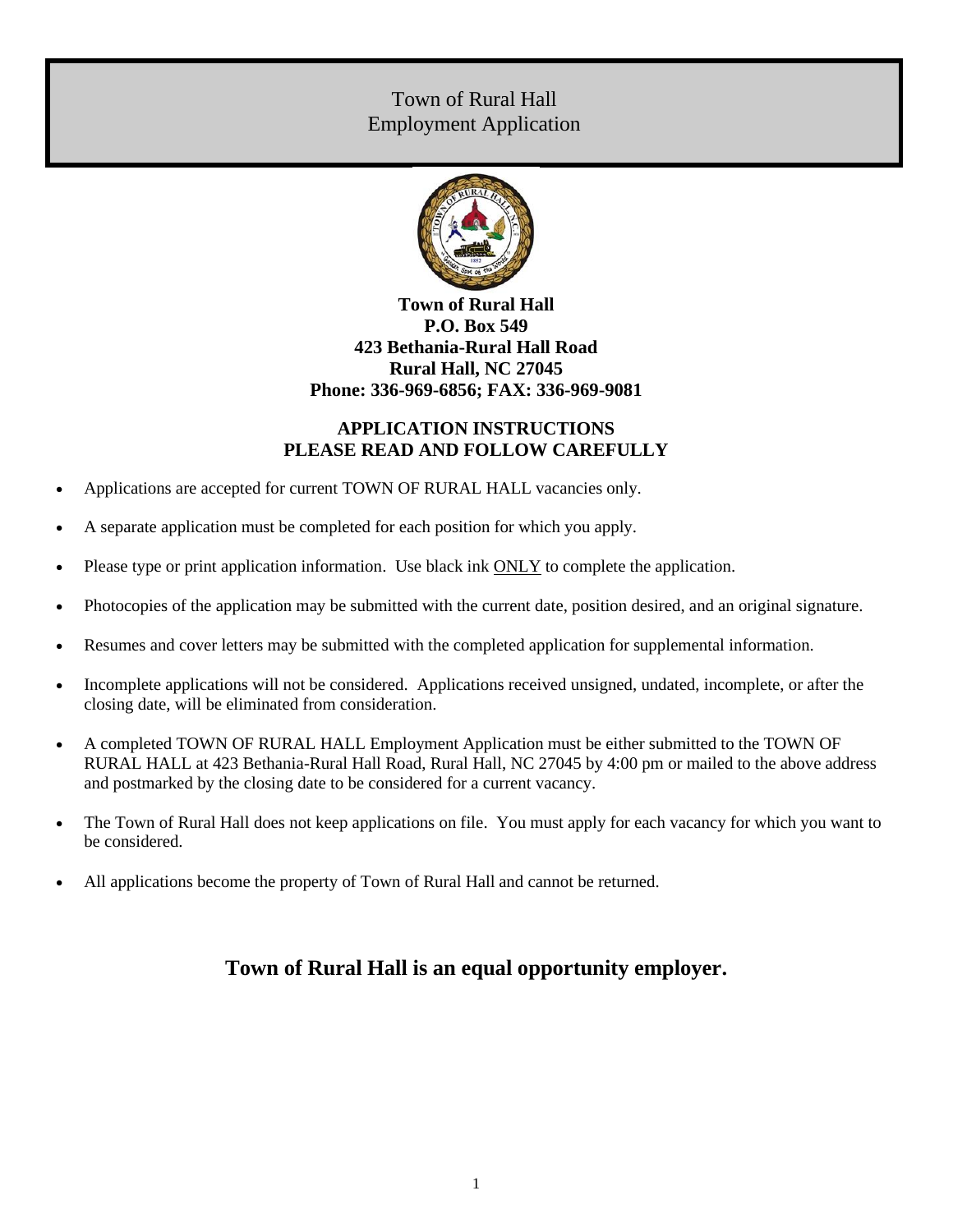# Town of Rural Hall Employment Application

| Position Applied For |        |               | Date          |
|----------------------|--------|---------------|---------------|
| First Name           | MI     | Last Name     | <b>SSN</b>    |
|                      |        |               |               |
| Address              | City   | State         |               |
|                      |        |               |               |
| Zip Code             | County | Daytime Phone | Evening Phone |
|                      |        |               |               |

### **EDUCATION**

|                             | <b>High School</b>                 | Vocational/Technical    | College/University        | Graduate/Professional     |
|-----------------------------|------------------------------------|-------------------------|---------------------------|---------------------------|
| School Name<br>and Location |                                    |                         |                           |                           |
|                             |                                    |                         |                           |                           |
| Did you Graduate?           | $\Box$ Yes<br>$\Box$ No $\Box$ GED | $\Box$ Yes<br>$\Box$ No | $\Box$ No<br><b>T</b> Yes | $\Box$ No<br><b>T</b> Yes |
| Dates Attended              |                                    |                         |                           |                           |
| <b>Credit Hours</b>         |                                    |                         |                           |                           |
| Type of Degree              |                                    |                         |                           |                           |
| Course of Study/Major       |                                    |                         |                           |                           |

#### **SKILLS**

List any fields of work for which you are currently licensed, registered, or certified. Give dates and issuing agency.

List any office or other special skills (typing wpm, shorthand, business machines, professional equipment, etc.) you possess.

List any computer hardware and software with which you have experience.

List any foreign languages in which you are fluent.

|           | <b>GENERAL INFORMATION</b>                                                                                                                                                                                                                                                                                                                                                                                                    |                     | All questions must be answered |  |
|-----------|-------------------------------------------------------------------------------------------------------------------------------------------------------------------------------------------------------------------------------------------------------------------------------------------------------------------------------------------------------------------------------------------------------------------------------|---------------------|--------------------------------|--|
|           | Do you currently work for the Town of Rural Hall?                                                                                                                                                                                                                                                                                                                                                                             | ves                 | no                             |  |
| ٠         | Are you a former employee of Rural Hall?<br>If yes, indicate department and date separated                                                                                                                                                                                                                                                                                                                                    | $\vert \vert$ yes   | Ino                            |  |
| $\bullet$ | Are you related by blood or marriage to any person currently employed by Rural Hall?<br>If yes, indicate name, department, and relationship                                                                                                                                                                                                                                                                                   | $\vert \vert$ ves   | $\ln 0$                        |  |
| $\bullet$ | Have you ever worked under another name? (Used to verify work experience, education, etc.)<br>If yes, please list<br>the control of the control of the control of the control of the control of the control of                                                                                                                                                                                                                | l ves               | $\ln 0$                        |  |
| ٠         | Are you legally eligible to work in the United States?                                                                                                                                                                                                                                                                                                                                                                        | $\vert \vert$ ves   | $\ln 0$                        |  |
| ٠         | Do you have a valid driver's license? Indicate state of issuance and DL#                                                                                                                                                                                                                                                                                                                                                      | $\vert \vert$ ves   | $\ln 0$                        |  |
| ٠         | Have you ever been convicted of any unlawful offenses, other than a minor traffic violation:<br>If yes, please explain fully on separate sheet. NOTE: A conviction record will not necessarily exclude you<br>from employment. Factors such as age at the time of offense, rehabilitation efforts, how recent the offense was,<br>nature of the crime, and the type of job for which you are applying for will be considered. | $\vert$ $\vert$ yes | $\ln 0$                        |  |

When will you be available to begin work  $(mo/day/yr)?$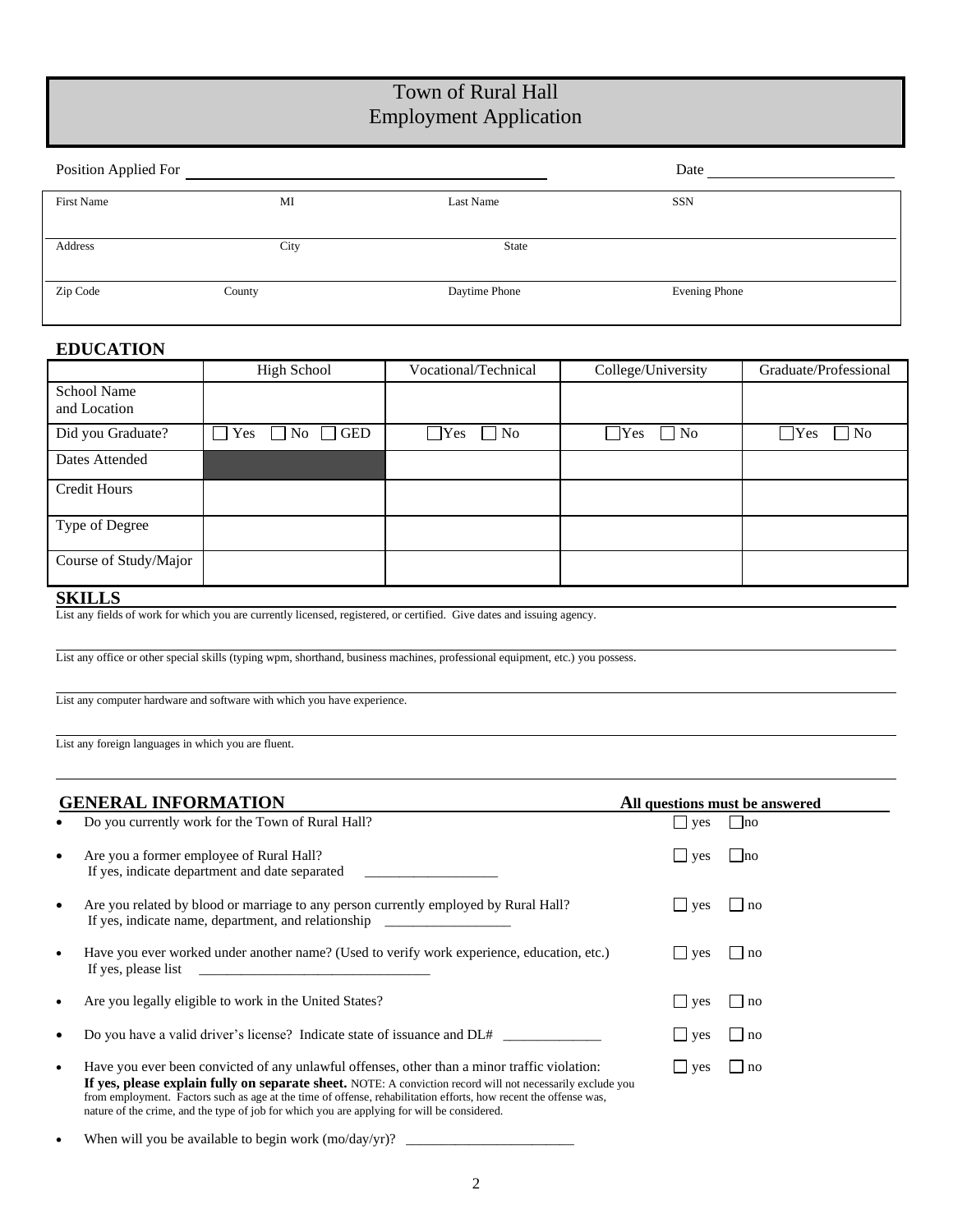### **EMPLOYMENT HISTORY**

#### **PLEASE READ CAREFULLY**

Using a separate section for each position, describe in detail ALL work experiences beginning with your present or most recent job. Include periods of unemployment, military service, internships, and volunteer and summer work. Use additional Continuation Sheets if necessary. Be sure to indicate whether employment was full-time or part-time, and if part-time, state the average number of hours worked per week. Incomplete information will result in the disqualification of your application. DO NOT WRITE "REFER TO RESUME."

| Employer                               | Address                                                                                 | Phone                    |
|----------------------------------------|-----------------------------------------------------------------------------------------|--------------------------|
| Job Title                              | Supervisor's Name and Title                                                             | No. Supervised by You    |
| Date Employed (Mo/Yr) _____            |                                                                                         | May We Contact Employer? |
| Date Separated (Mo/Yr) ______          |                                                                                         | $\Box$ yes<br>$\Box$ no  |
| Full-time _____ #years _____ #months   | □ Part-time _____# years _____# months; If part-time, # of hours worked per week _____  |                          |
| Reason for Leaving/Wanting to Leave:   |                                                                                         |                          |
| Description of Work:                   |                                                                                         |                          |
|                                        |                                                                                         |                          |
|                                        |                                                                                         |                          |
|                                        |                                                                                         |                          |
| Employer                               | Address                                                                                 | Phone                    |
| Job Title                              | Supervisor's Name and Title                                                             | No. Supervised by You    |
| Date Employed (Mo/Yr) _____            | Starting Salary: \$                                                                     | May We Contact Employer? |
| Date Separated (Mo/Yr) _____           | Ending Salary: $\quad \textcircled{}$                                                   | $\Box$ yes<br>$\Box$ no  |
| Full-time # years # # months           | □ Part-time _____# years _____ # months; If part-time, # of hours worked per week _____ |                          |
| Reason for Leaving:                    |                                                                                         |                          |
| Description of Work:                   |                                                                                         |                          |
|                                        |                                                                                         |                          |
|                                        |                                                                                         |                          |
|                                        |                                                                                         |                          |
| Employer                               | Address                                                                                 | Phone                    |
| Job Title                              | Supervisor's Name and Title                                                             | No. Supervised by You    |
| Date Employed (Mo/Yr) ______           |                                                                                         | May We Contact Employer? |
| Date Separated (Mo/Yr) ______          | Ending Salary: \$<br>Per                                                                | $\Box$ yes<br>$\Box$ no  |
| □ Full-time _____# years ______#months | □ Part-time ____# years _____# months; If part-time, # of hours worked per week _____   |                          |
| Reason for Leaving:                    |                                                                                         |                          |
| Description of Work:                   |                                                                                         |                          |
|                                        |                                                                                         |                          |
|                                        |                                                                                         |                          |
|                                        |                                                                                         |                          |
|                                        |                                                                                         |                          |